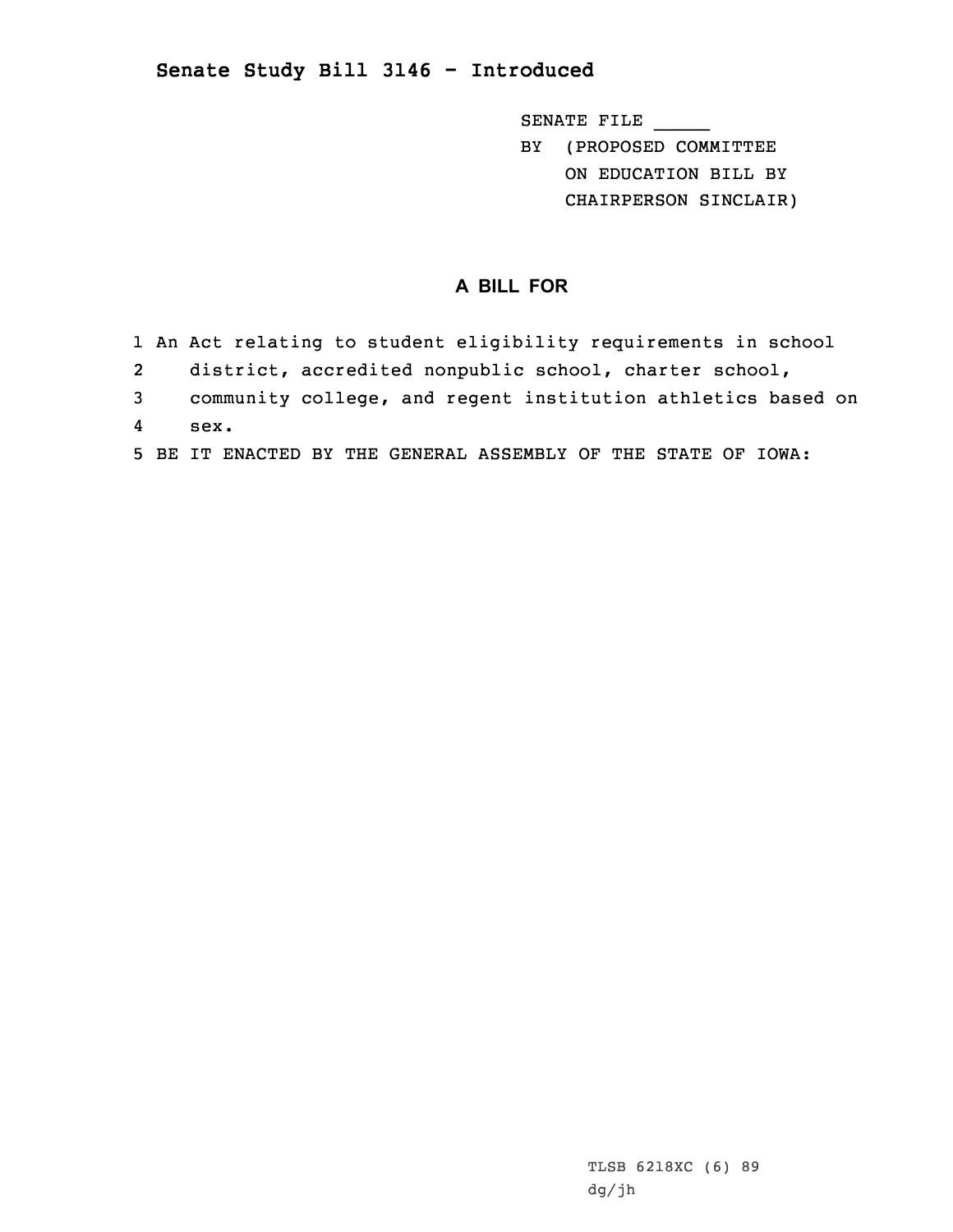1 Section 1. NEW SECTION. **261I.1 Definitions.** 2 For the purposes of this chapter: 1. *"Educational institution"* means any of the following: 4 *a.* <sup>A</sup> nonpublic school accredited pursuant to section 256.11. *b.* <sup>A</sup> public school district. *c.* An institution governed by the state board of regents pursuant to chapter 262. *d.* <sup>A</sup> community college as defined in section 260C.2. *e.* A charter school as defined in section 256E.2 or section 10 256F.2. 11 2. *"Organization"* means the same as defined in section 12 280.13. 3. *"Sex"* means <sup>a</sup> person's biological sex as either female or 14 male. The sex listed on a student's official birth certificate or certificate issued upon adoption may be relied upon if the certificate was issued at or near the time of the student's 17 birth. Sec. 2. NEW SECTION. **261I.2 Extracurricular athletics —— eligibility —— cause of action.** 1. *a.* An interscholastic athletic team, sport, or athletic event that is sponsored or sanctioned by an educational institution or organization must be designated as one of the following, based on the sex at birth of the participating students: (1) Females, women, or girls. (2) Males, men, or boys. (3) Coeducational or mixed. *b.* Only female students, based on their sex, may participate in any team, sport, or athletic event designated as being for females, women, or girls. *c.* Protections pursuant to chapter 669 or chapter 670 shall not apply to an educational institution or an employee of an educational institution that does not comply with the requirements of this section. 2. *a.* If <sup>a</sup> student suffers direct or indirect harm as  $-1-$ LSB 6218XC (6) 89  $dg/jh$  1/6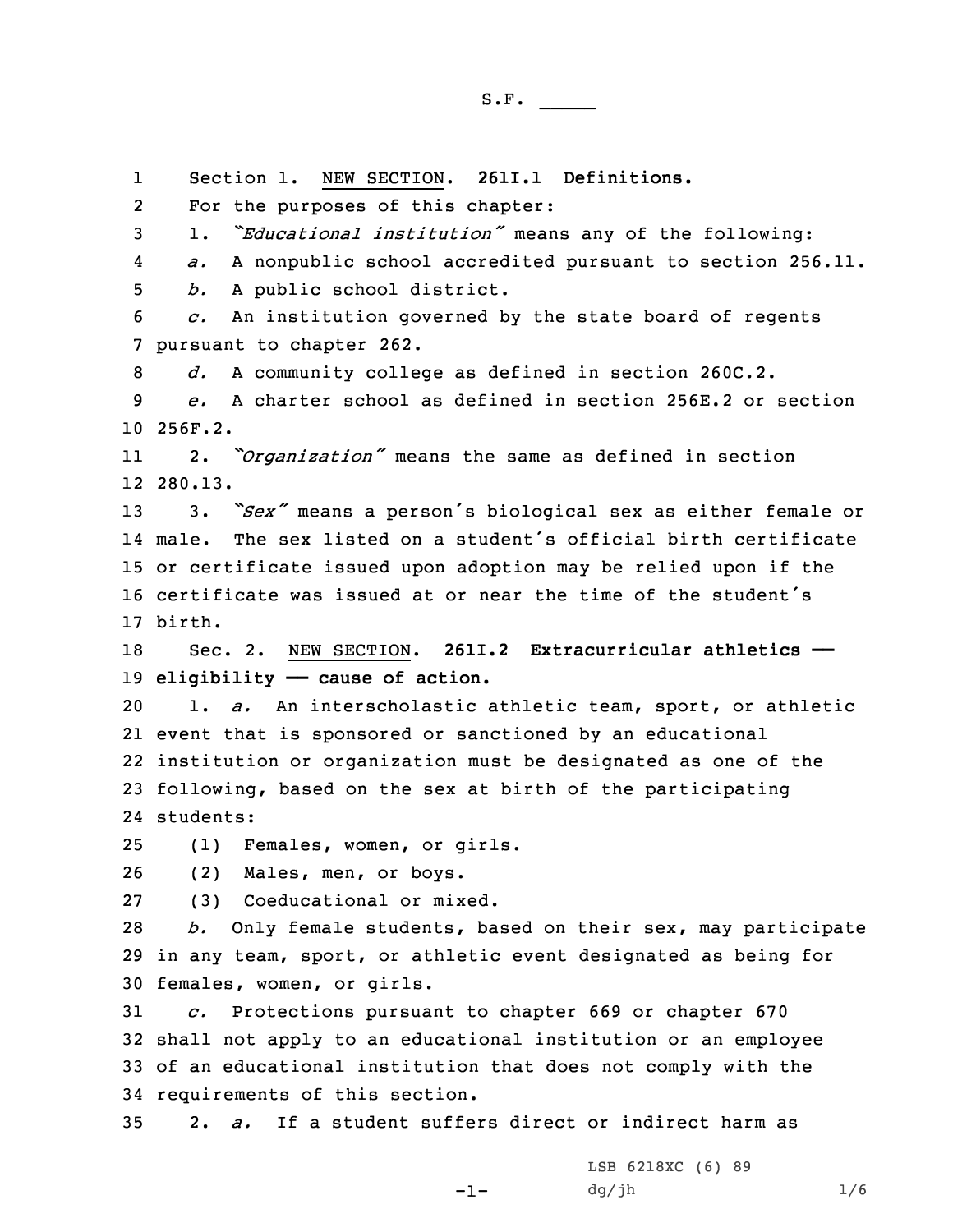<sup>a</sup> result of <sup>a</sup> violation of subsection 1, that student has <sup>a</sup> private cause of action for injunctive, mandamus, damages, and declaratory relief against the entity that violated subsection 4 1.

 *b.* If <sup>a</sup> student is subjected to retaliation or other adverse action by an educational institution or organization as <sup>a</sup> result of reporting <sup>a</sup> violation of subsection 1 to an employee or representative of the educational institution, organization, or to <sup>a</sup> state or federal governmental entity having oversight authority, that student has <sup>a</sup> private cause of action for injunctive, mandamus, damages, and declaratory relief, against the educational institution or organization. In addition, <sup>a</sup> governmental entity shall not investigate <sup>a</sup> complaint or take any adverse action against an educational institution or organization, or any employee of <sup>a</sup> board of directors, the authorities in charge of an accredited nonpublic school, the authorities in charge of <sup>a</sup> community college, or the board of regents for compliance with subsection 1.

 3. If an educational institution or organization suffers any direct or indirect harm as <sup>a</sup> result of <sup>a</sup> violation of subsection 1, that educational institution or organization has <sup>a</sup> private cause of action for injunctive, mandamus, damages, and declaratory relief against the entity that violated subsection 1.

25 4. *a.* <sup>A</sup> governmental entity, educational institution, or 26 organization shall not be liable to any student for complying 27 with subsection 1.

 *b.* A civil action under subsection 2 or 3 must be initiated within two years from the date the alleged harm occurred. *c.* Any party prevailing on <sup>a</sup> claim brought under subsection 2 or 3 is entitled to reasonable attorney fees and costs. 5. *a.* For any lawsuit brought or any complaint filed against an educational institution or organization, or an employee, <sup>a</sup> member of the board of directors of <sup>a</sup> school district, <sup>a</sup> member of the authorities in charge of <sup>a</sup> nonpublic

 $-2-$ 

LSB 6218XC (6) 89 dg/jh 2/6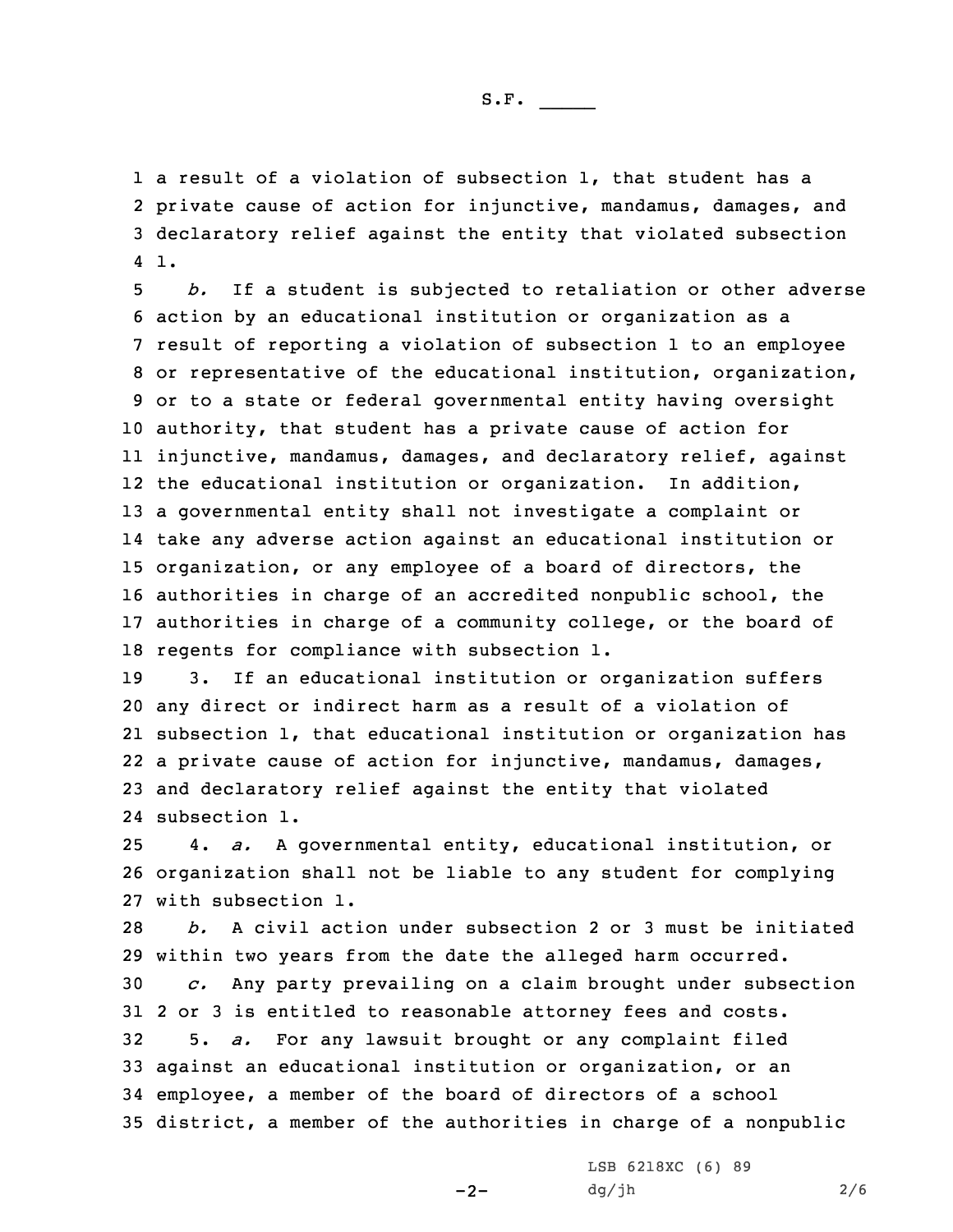1 school, a member of the board of directors of a merged area, or <sup>a</sup> member of the board of regents as <sup>a</sup> result of compliance with subsection 1, the attorney general shall provide legal representation at no cost to that entity or individual.

 *b.* In addition to the expenses of representation, the state shall assume financial responsibility for any other expense related to the lawsuit or complaint and incurred by an educational institution or organization, or an employee, <sup>a</sup> member of the board of directors of <sup>a</sup> school district, <sup>a</sup> member of the authorities in charge of <sup>a</sup> nonpublic school, <sup>a</sup> member of the board of directors of <sup>a</sup> merged area, or <sup>a</sup> member of the board of regents including any award for attorney fees and costs for which that entity or individual would be otherwise responsible.

## 15 EXPLANATION

16 **The inclusion of this explanation does not constitute agreement with** <sup>17</sup> **the explanation's substance by the members of the general assembly.**

 This bill relates to student eligibility requirements in school district, accredited nonpublic school, charter school, community college, and regent institution athletics. 21 The bill defines "educational institution" as <sup>a</sup> nonpublic school accredited by the state board of education; public school district; an institution governed by the state board of regents; <sup>a</sup> community college; or <sup>a</sup> charter school.

 The bill defines "organization" as <sup>a</sup> corporation, association, or organization which has as one of its primary purposes the sponsoring or administration of extracurricular interscholastic athletic contests or competitions, but does not include an agency of this state, <sup>a</sup> public or private school or school board, or an athletic conference or other association whose interscholastic contests or competitions do not include more than 24 schools.

<sup>33</sup> The bill defines "sex" as <sup>a</sup> person's biological sex as either 34 female or male. The bill provides that the sex listed on <sup>a</sup> <sup>35</sup> student's official birth certificate or certificate issued upon

 $-3-$ 

LSB 6218XC (6) 89  $dg/jh$  3/6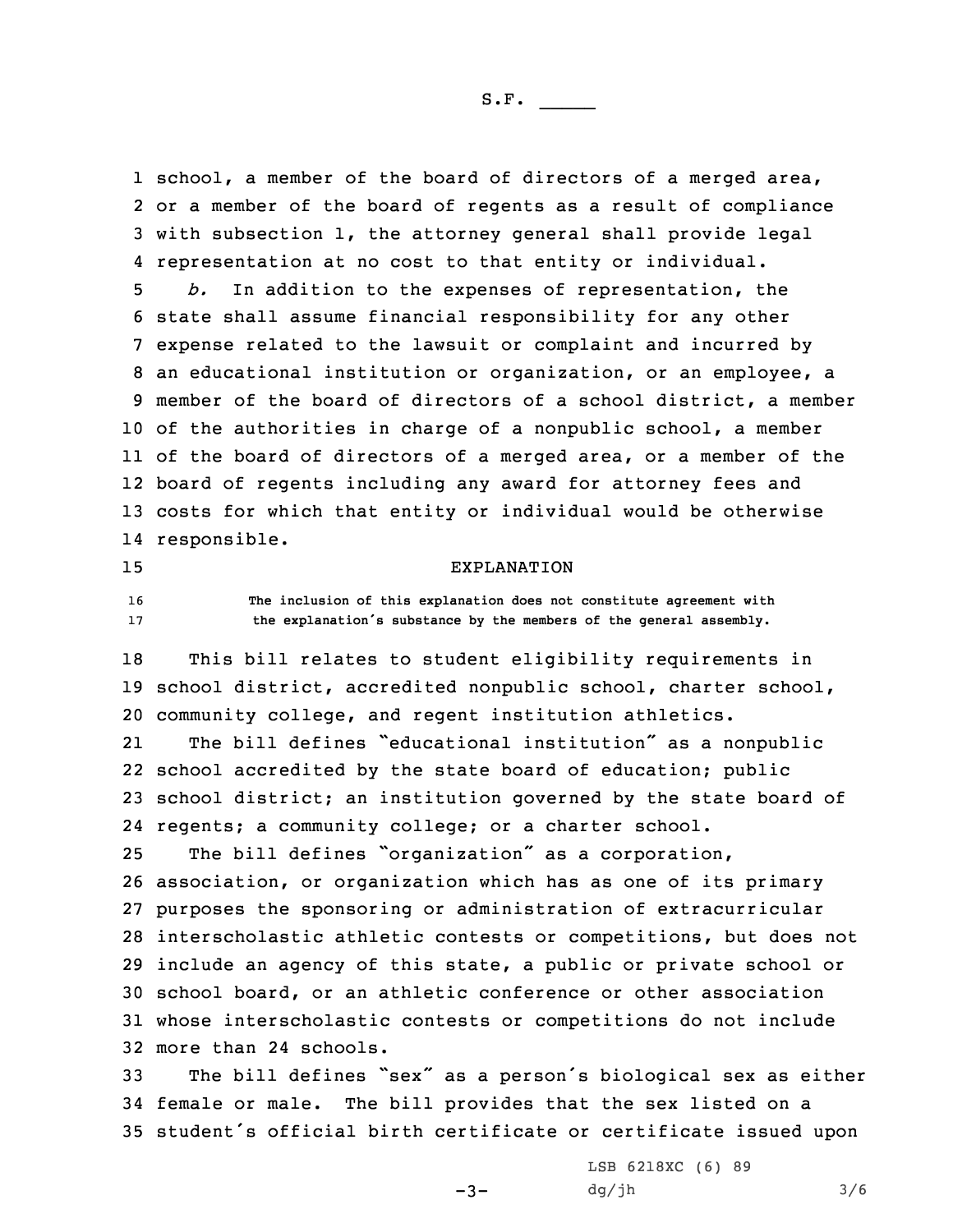1 adoption may be relied upon if the certificate was issued at or 2 near the time of the student's birth.

 The bill requires an interscholastic athletic team, sport, or athletic event that is sponsored or sanctioned by an educational institution or organization must be designated as females, women, or girls; males, men, or boys; or coeducational or mixed based on the sex at birth of the participating students. The bill also requires that only female students, based on their sex, may participate in any team, sport, or athletic event designated as being for females, women, or 11 girls.

12 The bill provides that the protections of Code chapter 670 (tort liability of governmental subdivisions) or chapter 669 (state tort claims) do not apply to an educational institution or an employee of an educational institution that does not comply with the requirements of the bill.

 The bill allows <sup>a</sup> student who suffers direct or indirect harm as <sup>a</sup> result of <sup>a</sup> violation of the bill's requirements to have <sup>a</sup> private cause of action for injunctive, mandamus, damages, and declaratory relief against the educational institution or organization.

22 The bill also provides that <sup>a</sup> student who was subjected to retaliation or other adverse action by an educational institution or organization, as <sup>a</sup> result of reporting <sup>a</sup> violation of the bill's requirements to an employee or representative of the educational institution, organization, or to <sup>a</sup> state or federal governmental entity having oversight authority, has <sup>a</sup> private cause of action for injunctive, mandamus, damages, and declaratory relief against the educational institution or organization.

 The bill prohibits any governmental entity from investigating <sup>a</sup> complaint or taking any adverse action against an educational institution or organization, or any employee of <sup>a</sup> board of directors, the authorities in charge of an accredited nonpublic school, the board of directors of <sup>a</sup> merged

 $-4-$ 

LSB 6218XC (6) 89  $dg/jh$  4/6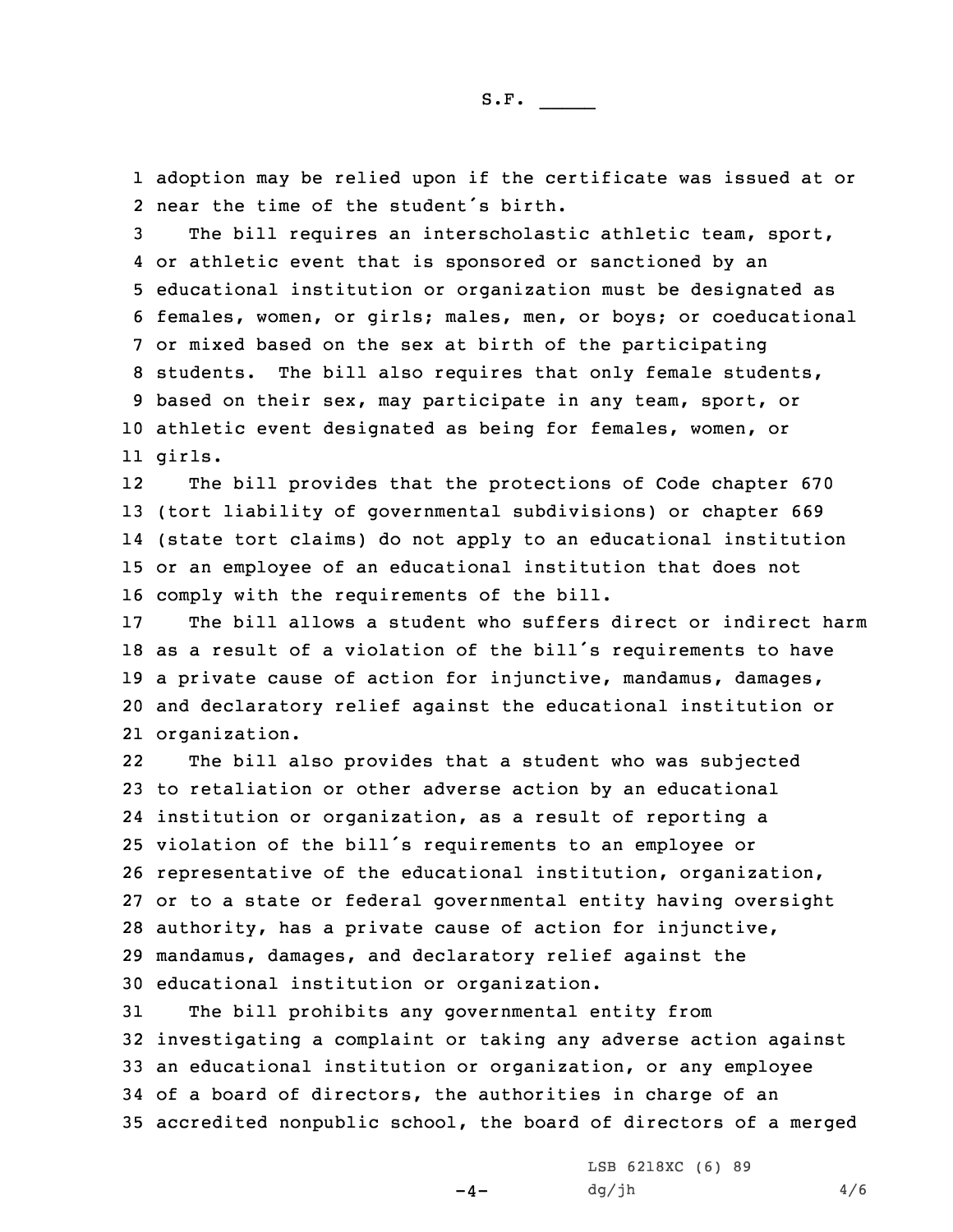1 area, or the board of regents for compliance with the bill's 2 requirements.

 The bill allows an educational institution or organization that suffers any direct or indirect harm as <sup>a</sup> result of <sup>a</sup> violation of the bill's requirements to have <sup>a</sup> private cause of action for injunctive, mandamus, damages, and declaratory relief against the entity that violated the bill's requirements.

9 The bill provides that <sup>a</sup> governmental entity, educational 10 institution, or organization is immune from liability to any 11 student for its compliance with the bill's requirements.

12 The bill requires <sup>a</sup> civil action based on <sup>a</sup> violation of the <sup>13</sup> bill's requirements or retaliation for reporting <sup>a</sup> violation of 14 the bill's requirements to be initiated within two years from 15 the date the alleged harm occurred.

 The bill entitles any party prevailing on <sup>a</sup> claim brought based on <sup>a</sup> violation of the bill's requirements or retaliation for reporting <sup>a</sup> violation of the bill's requirements to reasonable attorney fees and costs.

 The bill requires the attorney general to provide legal representation at no cost to an educational institution or organization, or an employee, board of directors member, <sup>a</sup> member of the authorities in charge of <sup>a</sup> nonpublic school, <sup>a</sup> member of the board of directors of <sup>a</sup> merged area, or <sup>a</sup> member of the board of regents for any lawsuit brought or any complaint filed against that entity as <sup>a</sup> result of compliance with the bill's requirements. The bill also requires that, in addition to the expenses of representation, the state assume financial responsibility for any other expense related to the lawsuit or complaint and incurred by an educational institution or organization, or an employee, board of directors member, <sup>a</sup> member of the authorities in charge of <sup>a</sup> nonpublic school, <sup>a</sup> member of the board of directors of <sup>a</sup> merged area, or <sup>a</sup> member of the board of regents including any award for attorney fees and costs for which that entity or individual would be

 $-5-$ 

LSB 6218XC (6) 89  $dg/jh$  5/6